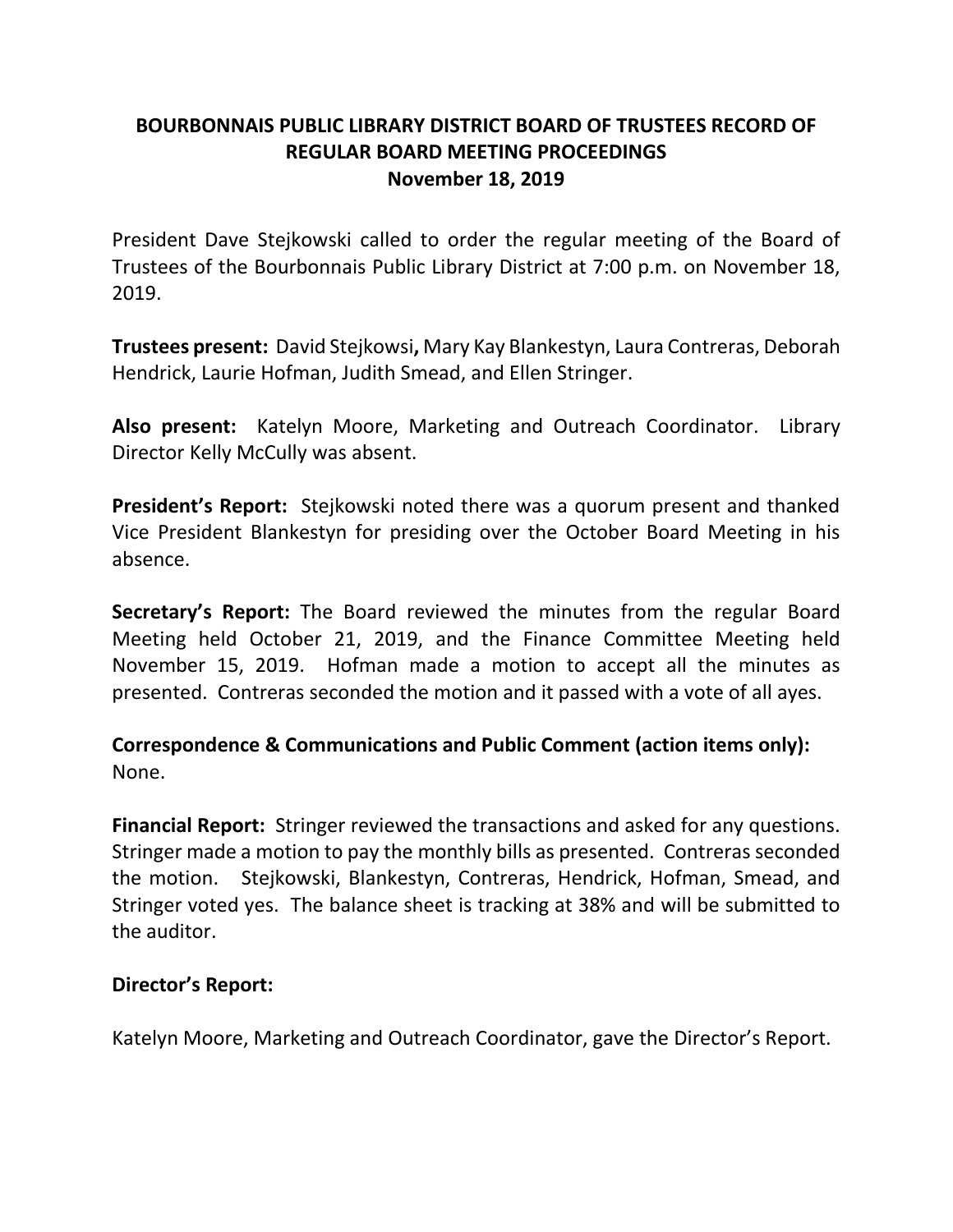Deadlines: December 3, Last day to adopt a Levy Ordinance. December 27, Last day to file Audit Report and Annual Financial Report with Comptroller and County Clerk.

Marketing: There are currently 1,259 people on the library email list. The Library has 1,815 likes on Facebook, and 468 followers on Instagram.

There are now two Little Free Libraries in Bourbonnais. The second LFL was installed at the south end of the Municipal Center pond. The library will be replenished and sorted on a weekly basis. A joint press release with the Village of Bourbonnais ran October 29 on social media and in the Country Herald on October 30.

## **Technical Services:**

460 new items were added to the collection in October 2019. 1,157 items were deleted (high number due to nonfiction weeding project).

## **Circulation Services:**

91 new library cards were created in October 2019. 18,080 physical items circulated in October 2019.

October Circulation Statistics for KALA Public Libraries showed Bourbonnais Public Library leading area libraries with 9,280 items circulated.

### **Adult Services:**

Richard Lythberg visited the Library on October 2 to do a book signing for his new book. Heather from Heather's Custom Cakes hosted another program on October 10. James Joel Knapper gave a presentation about Women in NASA on October 22.

Cassidy won a set of books for her Tuesdays with Books book club discussion group.

Adult Services staff members have started visiting Bickford House and Riverside Senior Living to offer technology assistance to their residents.

### **Youth Services:**

The Library welcomed a new permanent resident. Sir Edmund Winterbottom of Rabbit Hall hopped into our hearts in November. Edmund, who is blind in one eye,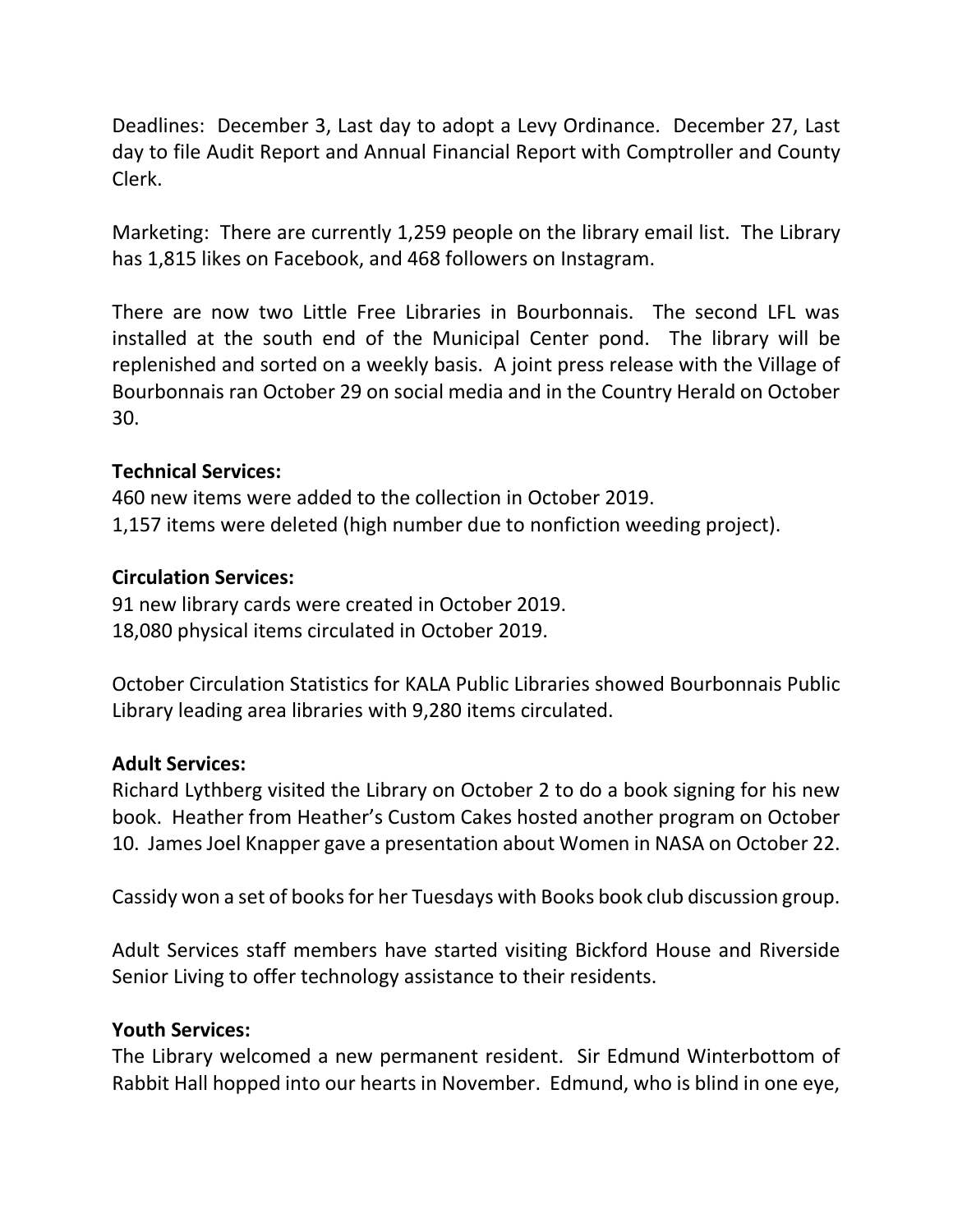is a rescue bunny from the Kankakee Humane Foundation. He is a Mini-Rex that is estimated to be 2-3 years old. Stayed tuned for Sir Edmund's library adventures!

ILA: The Annual ILA Conference was held October 22-24 at the Tinley Park Convention Center. The event provided an excellent opportunity to network with library colleagues and learn about new trends and services in libraries. Conference sessions offered included statistics, marketing, collection development, community engagement, and strategic planning.

An Evening at Hogwarts: Staff members worked for months to collaborate on this after-hours event which was held October 19. The Library was transformed into a magical space for wizards of all ages to enjoy activities and treats. We had 88 muggles and wizards attend the event.

### **Committee Reports:**

#### **Personnel:** None.

**Finance:** November 15, 2019, Committee Meeting. Treasurer Stringer reported on the Finance Committee Meeting and reviewed the Cost Control Worksheet for the 2020-2021 budget year.

### **Policy:** None.

### **Building and Grounds:** None.

**Long Range Planning:** Marketing Presentation by Katelyn Moore. Katey shared a presentation that summarized the Library's progress with long range planning goals and objectives relating to marketing outlined in the 2018 Strategic Plan. The initiatives of marketing were discussed during the presentation. Those initiatives include: 1) financial resources, 2) social media, and 3) marketing plans. Katey emphasized the importance of the community knowing the who, where, and what of the Bourbonnais Public Library.

### **Unfinished Business:** None.

#### **New Business:**

Approve Ordinance 19-05 *Levy Ordinance FY2020-2021*: The Board reviewed Ordinance #19-05. This year's levy requests 4.8%. Blankestyn made a motion to